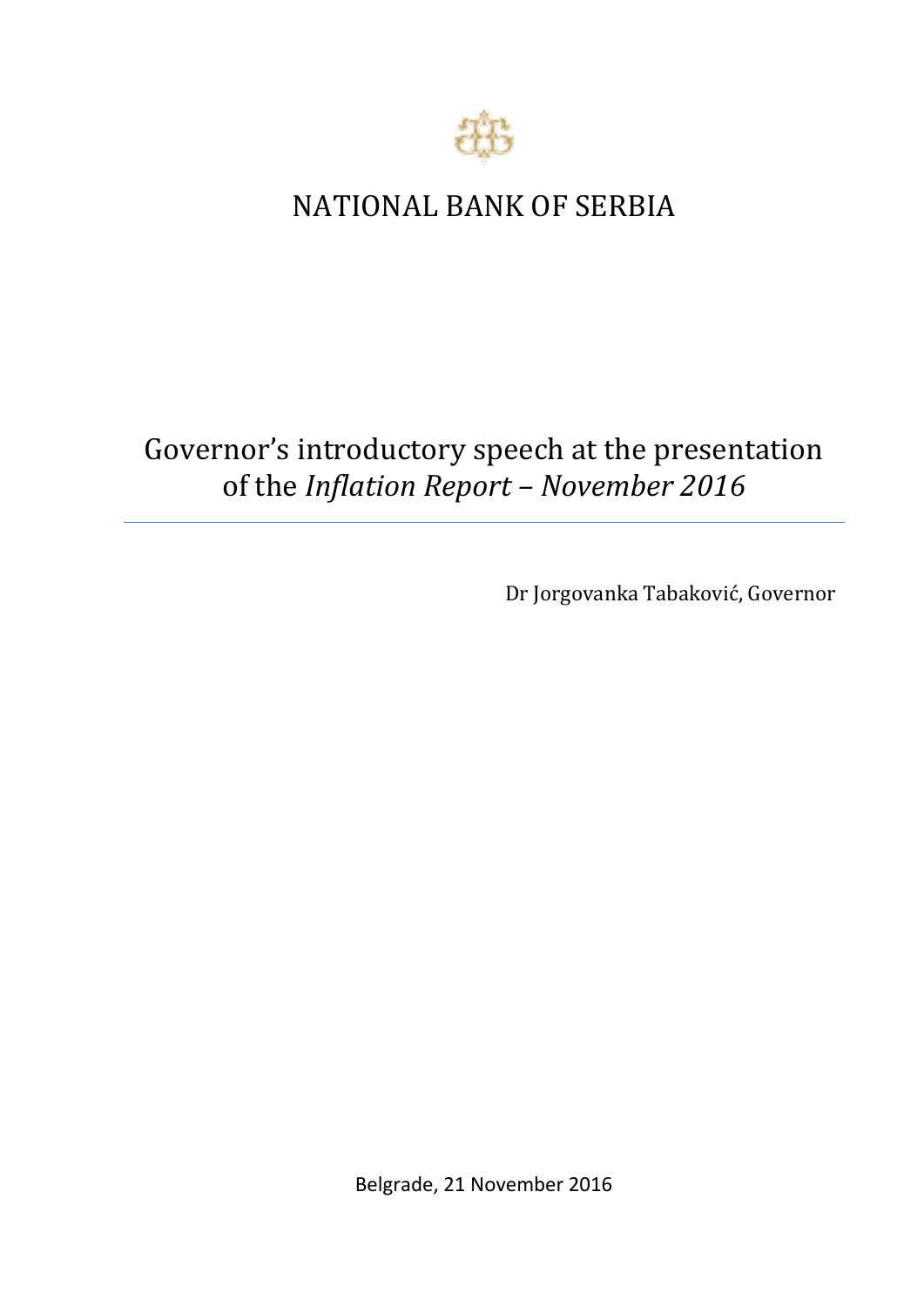## *Ladies and gentlemen, dear colleagues,*

Welcome to the presentation of the November *Inflation Report*. As good habits should not be broken, we will give you today, like on previous occasions, an overview of recent monetary and macroeconomic developments and set out our expectations for the period ahead. After that, we shall have a question and answer session.

Let me remind you of what we said at the last presentation of the *Inflation Report*: a **steady stream** of upward revisions of economic projections does not come so often. But, in the case of Serbia, **since the beginning of 2015** there has been a constant improvement in macroeconomic indicators and prospects. As the improvements persisted, we raised our GDP growth projection for 2016 once again and lowered our projections of the budget and current account deficits. The IMF and the European Commission did the same, acknowledging the results achieved in the year so far, and revised their expectations for Serbia upward. In addition, Serbia's public debt will record a decline this year, which is a year earlier than anticipated before. I think this is the best news for Serbia.

As regards the primary objective of the National Bank of Serbia, no one can dispute that inflation in Serbia has been low and stable for the past three years. According to the latest *Global Competitiveness Report* of the World Economic Forum, Serbia is in the group of countries with the best ranking in terms of inflation levels, and we believe the country will continue along that path. To be quite precise, we are confident it will continue on that path, and this is acknowledged in the decision we have taken in cooperation with the Government of the Republic of Serbia, i.e. the decision to lower the inflation target for 2017 and 2018 down to 3%, while keeping the target tolerance band unchanged at  $\pm 1.5$  percentage points. The main reasons for lowering the inflation target are as follows:

– Over the past three years, inflation has moved at a level consistent with or, at times, even below the new target ( $3\% \pm 1.5$  percentage points).

– Stability in the foreign exchange market and subdued inflationary pressures on that account are attributable to a considerable narrowing of internal and external imbalances, as well as to a decrease in the risk of investing in Serbia. These results have been achieved through successful coordination of monetary and fiscal policies and will remain an important pillar of price stability.

– Administered price growth is much slower than anticipated. And while in the period to 2013 administered prices increased at a rate of around 10%, providing a stronger contribution to inflation, their growth over the past two years has been much slower. This year, administered prices are expected to rise by around 2%, adding about 0.4 percentage points to inflation.

– The inflation expectations of the financial and corporate sectors have been moving for an extended period of time between 2 and 3%, which is close to the new target and facilitates its achievement.